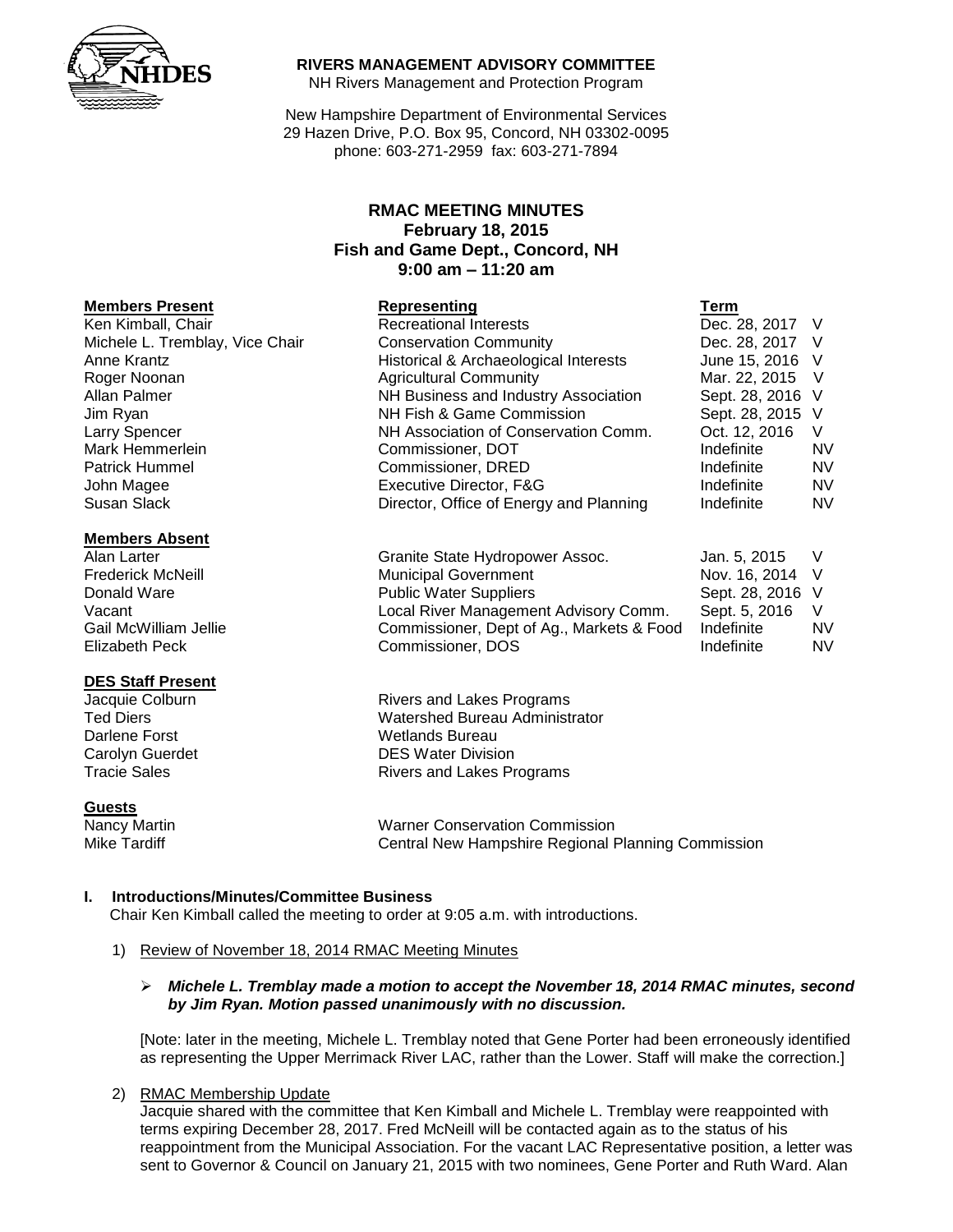Larter's membership term expired in January, and he has been notified by email.

## **II. Presentation to Kath Nelson**

Postponed as Kath was unable to attend the meeting.

## **III. River-related Legislation**

1) Acceptance of RMAC Policy & Legislation Subcommittee Recommended RMAC Positions on State Legislation

Vice Chair Tremblay recommended voting on the P&L subcommittee's recommendations as consent agenda items as there was consensus within the subcommittee. She asked for any questions regarding the recommendations made.

The RMAC will track House Bills 111, 306, 434, 447, 544, 558, 565, 633 and 663, and will track and research House Bill 349. The RMAC expects that the LMAC will track House Bill 201. The RMAC supports (with or without conditions) House Bills 272, 281, 376 and 667, as well as CACR 2 and Senate Bills 38, 196 and 229. The RMAC opposes House Bill 452.

## *Michele L. Tremblay made a motion to accept as a consent item the recommended RMAC positions on state legislation as made by the subcommittee, second by Larry Spencer. Discussion was held and questions answered pertaining to positions taken. Motion passed unanimously.*

Rivers staff will keep everyone informed about legislation of interest, and the P&L subcommittee will stay on top of the bills after legislative cross over. Letters of testimony will be submitted at the next public hearing for those bills on which the RMAC has taken a position. Tracie will conduct some additional research on HB 349, and, if necessary, will put together a summary of the bill with the assistance of Vice Chair Tremblay.

Senate Bill 13, relative to the disposition of dedicated funds, was added to the legislative tracking spreadsheet after the P&L subcommittee met.

## *Michele L. Tremblay moved to add SB 13 as a 'track' to the list, second by Larry Spencer. Chair Kimball asked to add tracking of HB 2 as an amendment. Michele L. Tremblay and Larry Spencer agreed to the amendment. Discussion was held. Motion passed unanimously.*

# 2) Ham Branch River Nomination Update

Jacquie shared that HB 272, relative to the Ham Branch River nomination, had been heard by the House Resources Recreation & Development (RR&D) Committee on January 28<sup>th</sup>. All of the testimony was in favor of the nomination, but the RMAC, the New Hampshire Rivers Council and the Shoreland Advisory Committee testified against the request for the exemption from the Shoreland Protections Act. HB 272 then went to subcommittee on February 2<sup>nd</sup>, where Representatives Spang and McGuire were charged with developing an amendment to HB 272 to address 1) the lack of clarity between the Rivers statute and Shoreland statute and 2) how to address the request for the exemption from the Shoreland Protection Act for the Ham Branch River. The next RR&D Subcommittee meeting will be March 3<sup>rd</sup>, with an Executive Session of the full RR&D committee following.

Ted Diers noted that while there seemed to be a lot of confusion at the hearing, the subcommittee session clarified much of the situation for RR&D members. Subsequent conversations made it clear that exemptions are not desirable, and that it was necessary either to make it clear that exemptions are not acceptable, or to outline a process for doing them. The Rep. McGuire amendment would likely add a statement to the Intent section of RSA 483 to make it clear that the Shoreland Act applies to designated rivers and also put a 2 year sunset provision on the exemption from the Shoreland Act for the Ham Branch nomination. Vice Chair Tremblay commented that later communication with Rep. Christensen indicated that the concept of a sunset provision might not be acceptable. The Rep. Spang amendment would remove the exemption, but similarly adds language to the Intent section of RSA 483 relative to the Shoreland Protection Act.

A discussion of the applicability of the Shoreland provisions to 1<sup>st</sup>, 2<sup>nd</sup>, and 3<sup>rd</sup> order streams followed, noting that the Ham Branch River has raised a good conversation about the applicability of the Shoreland Protection Act to 1<sup>st</sup> and 2<sup>nd</sup> order streams, which have been part of the discussions of the SAC/RMAC/LMAC/PREP Subcommittee. Vice Chair Tremblay commented that agriculture and forestry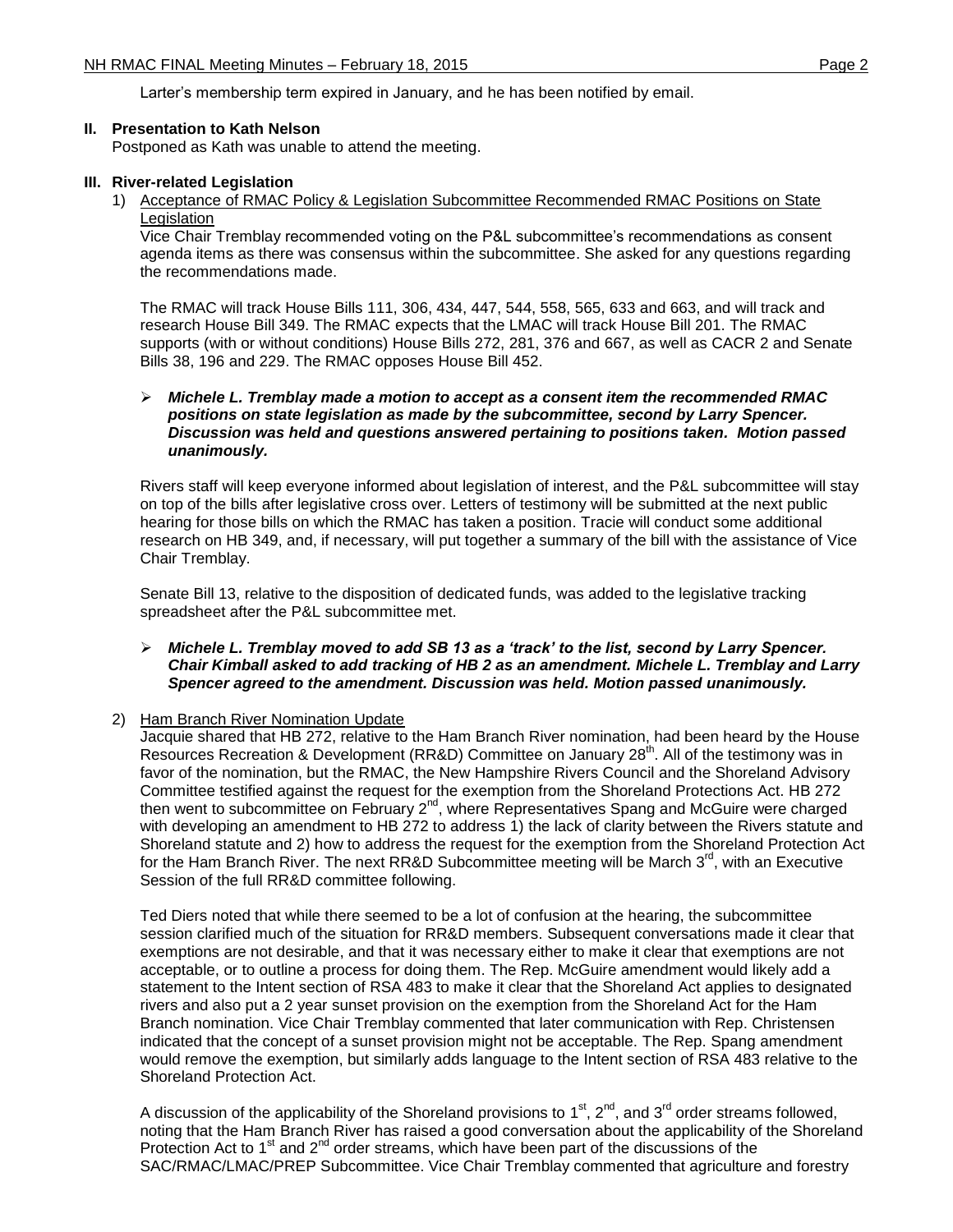supporters would oppose the nomination without the exemption even though both industries are exempt from the provisions of the Shoreland Act.

In response to questions about how stream order is determined, Jacquie suggested asking Scott Bailey of the Forest Service and/or Neil Olson of the NH Geological Survey to speak to the RMAC. Darlene Forst commented that the hydrography data that stream order is based on usually comes from aerial photos, and the data is improving all the time. However, Jacquie shared comments from Olsen that stream order determinations should really have field verification as any defined channel can be considered a 1<sup>st</sup> order stream.

# 3) Proposed Updates to RSA 483 and the 11/18/14 Vote

Chair Kimball reminded the committee of the proposed housekeeping changes to RSA 483 that had been approved by vote of the committee at the November 18, 2014 RMAC meeting. Because of the lack of clarity in the leadership of the House and advice from other parties, Chair Kimball and Vice Chair Tremblay made the decision to not move forward with the changes to RSA 483 at that time. He also noted that the question of what role the RMAC and LMAC should play with respect to the Shoreland Protection Act in the future should be considered in any additional changes to the Rivers Program.

## **Michele L. Tremblay made a motion that the RMAC hold off on submitting a bill to make changes to RSA 483, second by Roger Noonan. Discussion was held on the appropriate wording of the motion. There was a unanimous vote to not support this motion.**

Chair Kimball read the approved motion from the November  $18<sup>th</sup>$  meeting: "Michele L. Tremblay moved that the RMAC accept the changes as discussed today, move forward with legislation to revise RSA 483, and begin securing sponsors from both sides of the aisle, preferably from both chambers to get through during this legislative session."

## **Roger Noonan moved to change the wording of original motion from November 18, 2014 from "this legislative session" to "a future legislation." Second by Larry Spencer. No Discussion. Motion passed unanimously.**

The RMAC Policy & Legislation Subcommittee will make a recommendation on this issue in the future.

### **IV. DES Wetlands & DOT Request to Modify RMPP and LAC Roles for Routine Roadway Maintenance Activities**

1) Status Update of the 2015 Routine Roadway BMPs Manual

Jacquie reviewed DOTs request to revise the Wetlands Administrative Rules with respect to routine roadway maintenance work in designated river corridors, about which the RMAC and DOT have exchanged a few letters. The rules will reference the DOT Routine Roadway Maintenance BMP manual, which is in the process of being updated with DES Wetlands staff. As they move ahead they will be working with Jillian McCarthy, Stormwater Coordinator in the Watershed Management Bureau at DES. The BMP manual may prompt other Wetlands rule changes as it is developed. Rivers Program staff will post the draft manual's Table of Contents on the RMAC blog.

Vice Chair Tremblay asked what stakeholders, other than DES staff, will be engaged by DOT to review this manual. Mark Hemmerlein responded none, to which Vice Chair Tremblay asked why stakeholders were not being engaged. Hemmerlein responded that DOT is writing the manual for itself and local road agents. Darlene Forst noted that the Wetlands Rules can cite the manual rather than drafting conditions in the rules. Vice Chair Tremblay said that if modifications to rules or statute are being made, the stakeholders should be engaged on the manual now, rather than waiting until the rules themselves get to the Joint Legislative Committee on Administrative Rules (JLCAR). Forst clarified that the manual/BMPs review process does not have to go through public vetting and JLCAR, which is why state agencies cannot cite their own BMPs in their rules, but an agency can cite other agencies' manuals. Vice Chair Tremblay requested that Hemmerlein inform DOT of the RMAC's request that DOT reach out to stakeholders.

### 2) Proposed RMAC Response #2 to DES & DOT Request

The RMAC's second response letter to DOT, dated February 13, 2015 has been edited and sent in accordance to the vote taken at the RMAC meeting on November 18, 2014. No additional vote is required.